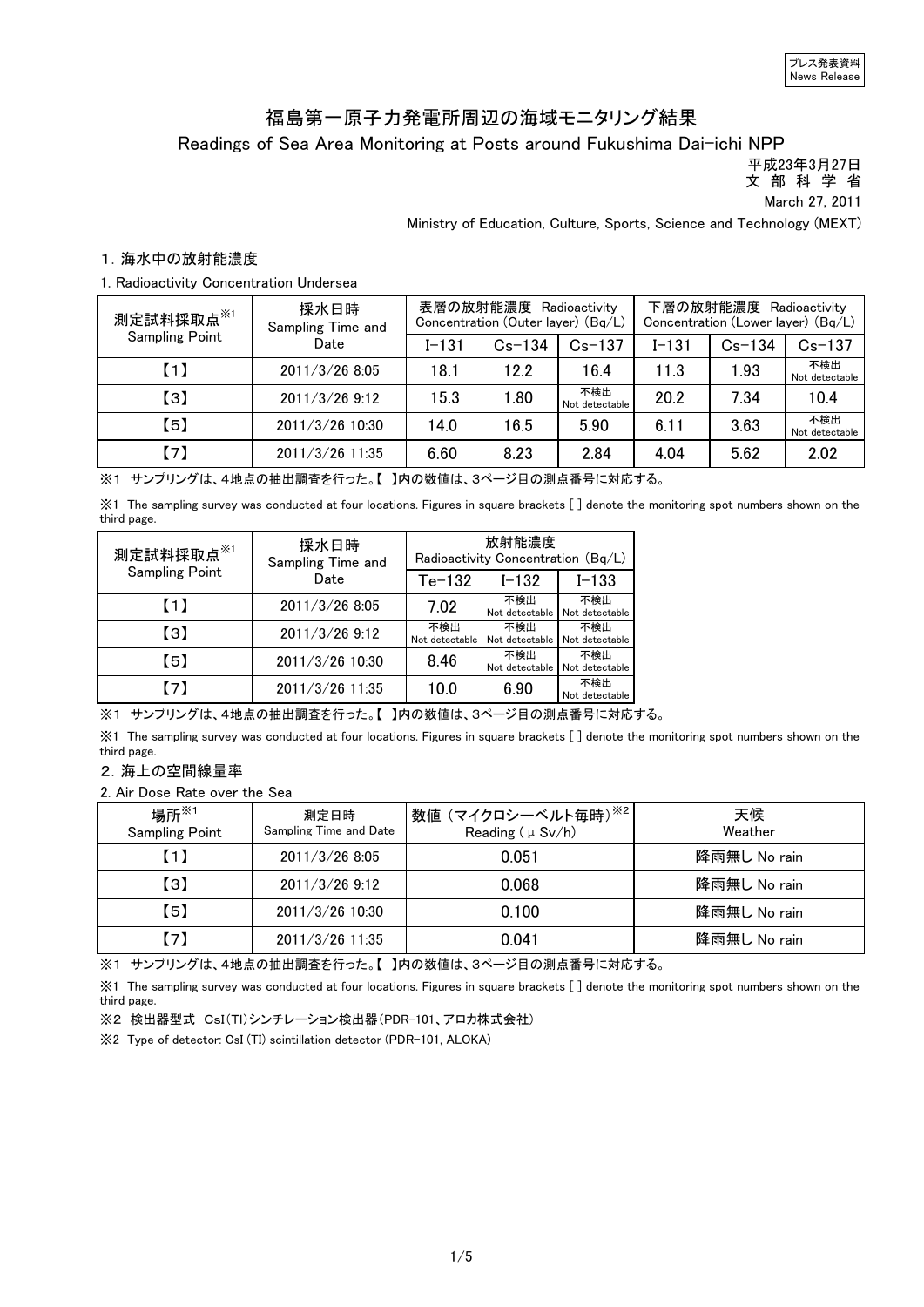### 3.海上の塵中の放射能濃度

3. Reading of Radioactivity Concentration in Dust over the Sea

| 測定試料採取点※1             | 採取日時                      | 放射能濃度 Radioactivity Concentration (Bq/m <sup>3</sup> ) |            |                                       |  |
|-----------------------|---------------------------|--------------------------------------------------------|------------|---------------------------------------|--|
| <b>Sampling Point</b> | Sampling Time and<br>Date | $I - 131$                                              | $Cs - 134$ | $Cs - 137$                            |  |
| (1)                   | 2011/3/26 8:05            | 1.12                                                   | 0.475      | 0.100                                 |  |
| $\left[3\right]$      | $2011/3/26$ 9:12          | 0.604                                                  |            | 不検出 Not detectable 不検出 Not detectable |  |
| 【5】                   | 2011/3/26 10:30           | 1.37                                                   | 0.0816     | 不検出 Not detectable                    |  |
| $\lceil 7 \rceil$     | 2011/3/26 11:35           | 1.20                                                   | 2.22       | 不検出 Not detectable                    |  |
| (参考)(Reference)       |                           |                                                        |            |                                       |  |
| (2回目) (2nd)<br>(7)    | 2011/3/26 11:35           | 13.7                                                   | 0.540      | 0.827                                 |  |

※1 サンプリングは、4地点の抽出調査を行った。【 】内の数値は、3ページ目の測点番号に対応する。

※1 The sampling survey was conducted at four locations. Figures in square brackets [ ] denote the monitoring spot numbers shown on the third page.

| 測定試料採取点※1<br><b>Sampling Point</b> | 採取日時<br>Sampling Time and | 放射能濃度 Radioactivity Concentration<br>(Bq/L) |           |                                                          |  |
|------------------------------------|---------------------------|---------------------------------------------|-----------|----------------------------------------------------------|--|
|                                    | Date                      | $Te-132$                                    | $I - 132$ | $I - 133$                                                |  |
| $\left[1\right]$                   | 2011/3/26 8:05            | 0.124                                       | 0.469     | 不検出 Not detectable                                       |  |
| $\left[3\right]$                   | 2011/3/26 9:12            |                                             |           | 不検出 Not detectable 不検出 Not detectable 不検出 Not detectable |  |
| (5)                                | 2011/3/26 10:30           | 0.625                                       |           | 不検出 Not detectable 不検出 Not detectable                    |  |
| (7)                                | 2011/3/26 11:35           | 0.561                                       | 0.430     | 不検出 Not detectable                                       |  |
| (参考)<br>(Reference)                |                           |                                             |           |                                                          |  |

【7】 (2回目) (2nd) | 2011/3/26 11:35 | 0.775 | 3.13

※1 サンプリングは、4地点の抽出調査を行った。【 】内の数値は、3ページ目の測点番号に対応する。

※1 The sampling survey was conducted at four locations. Figures in square brackets [ ] denote the monitoring spot numbers shown on the third page.

-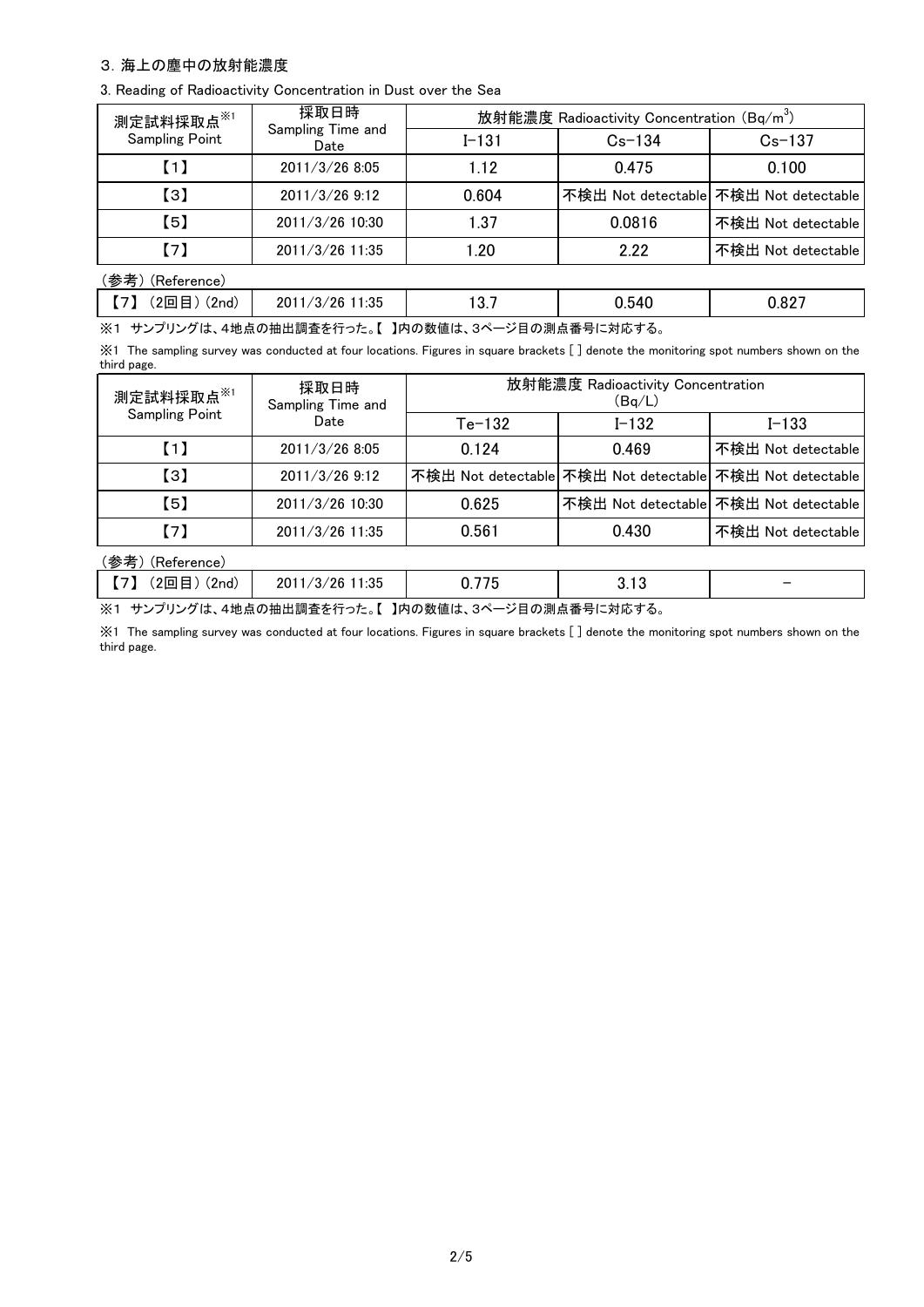## 各測定点の位置は次のとおり

| 測点番号 Sampling Point | 緯度, 経度 Latitude, Longitude                        |
|---------------------|---------------------------------------------------|
| $\blacksquare$      | 37° 39.9 <sup>'</sup> N, 141° 24.4 <sup>'</sup> E |
| $\left( 3\right)$   | 37° 30.0 <sup>'</sup> N, 141° 24.6 <sup>'</sup> E |
| (5)                 | 37° 16.0 <sup>'</sup> N, 141° 24.0 <sup>'</sup> E |
| (7)                 | 37° 05.7 <sup>'</sup> N, 141° 24.2 <sup>'</sup> E |

Each sampling point is indicated below

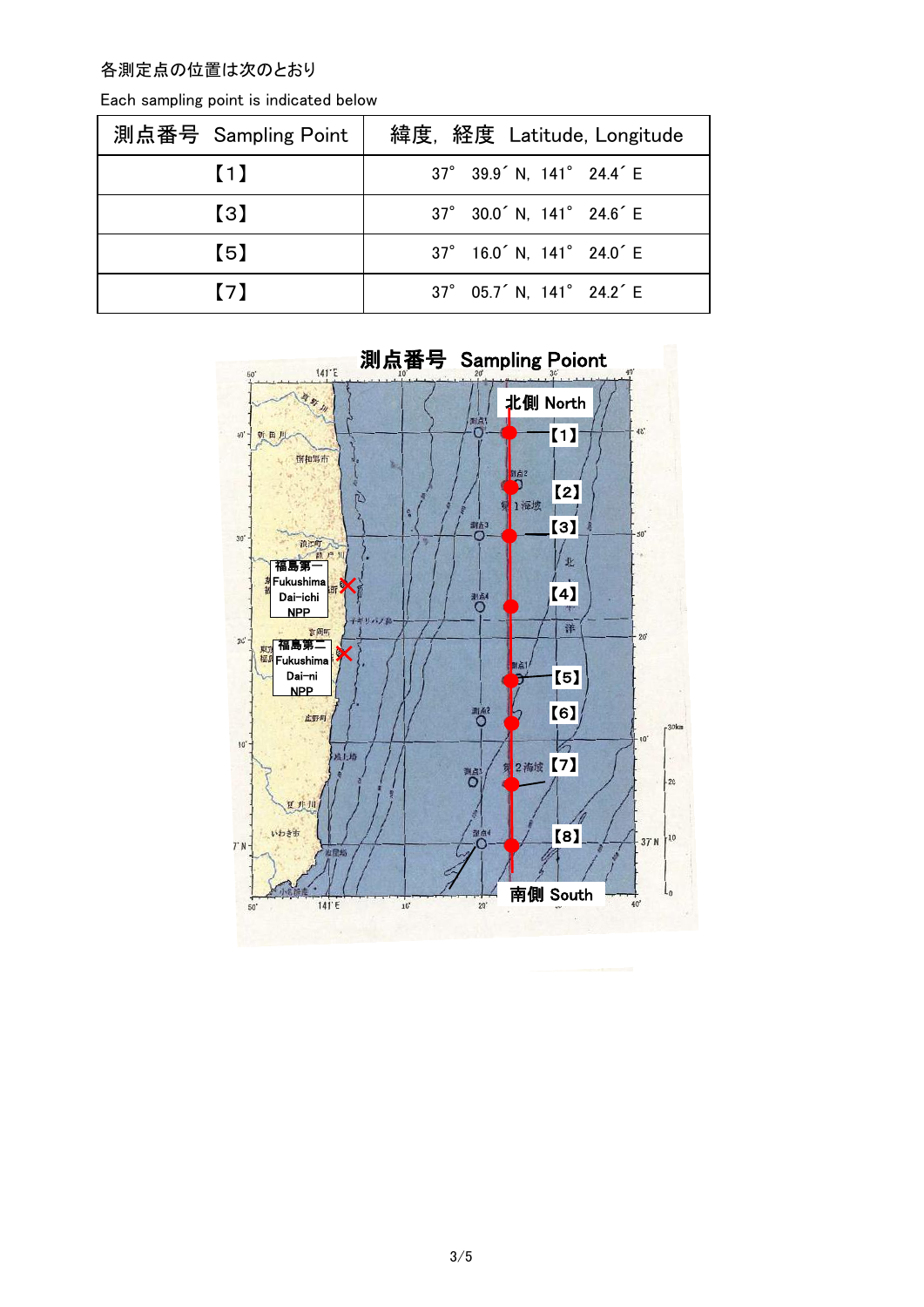

海上の塵中の放射能濃度 Radioactivity Concentration in Dust over the Sea



1) Data points for detected radioactivity concentration lower than the detection limits are not indicated on the map.